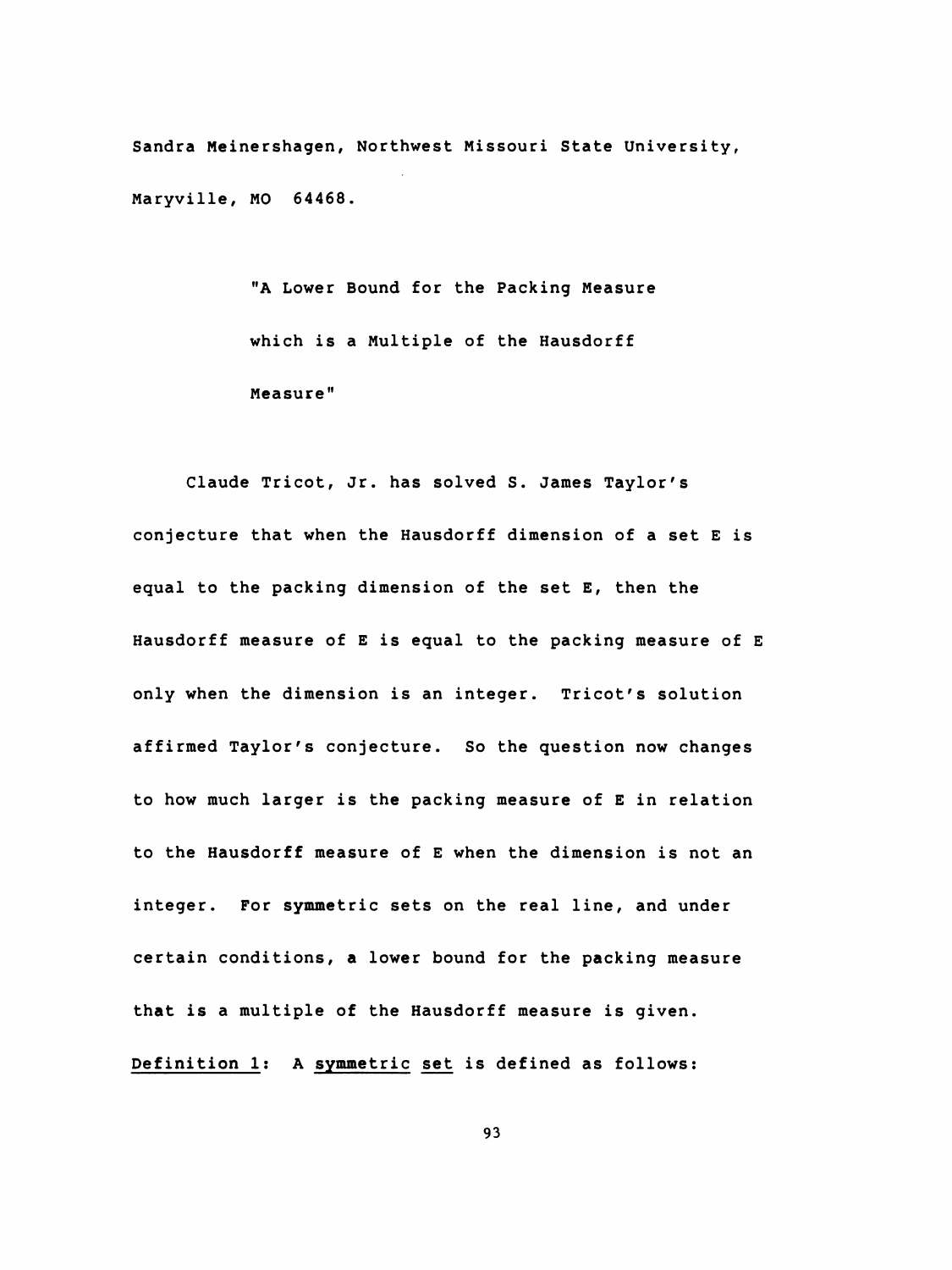Let  $N = 1$ . Take an interval  $B_1^{\dagger}$  of length  $b_1^{\dagger}$  from the 1 center of  $(v, 1)$  leaving intervals on 2 on the right,  $M_1$ , or  $(0, 1)$  each or i  $2^k$ intervals  $\{{\tt B}_{k+1}\}_{i \, {\tt =1\,}}$  each of length  ${\tt b}_{k+1}$  from the center of each of the  $2^k$  intervals  $\{A_k^i\}_{i=1}^2$  of length  $a_k^i$  leaving  $2^{k+1}$ i  $2^{k+1}$ intervals  $\{{\bf A_{k+1}}\}_{i \,=\, 1}$  of length  ${\bf a_{k+1}}$ . Then E, the symmetric  $2^n$  i

set, is the intersection of the sets  $E_n = U_{i=1} A_n$ .

The lower bound for the packing measure that is a multiple of the Hausdorff measure is given in the following theorem. In this theorem,  $\mu^{\alpha}(E)$  will denote the Hausdorff measure and  $(\alpha - p)(E)$  will denote the packing measure, where  $\alpha$  is the dimension.

 Theorem 1: Let E be a symmetric set. If the Hausdorff dimension of E is equal to the packing dimension of E and if  $\overline{\lim}_{n\to\infty}$   $(a_{n+1}/a_n)$  <  $(1/2)$ , then  $(\alpha - p)(E) \geq [1 + \beta]^{\alpha} \mu^{\alpha}(E)$  where  $\beta = \lim_{n \to \infty} (b_{n+1}/a_n)$ .